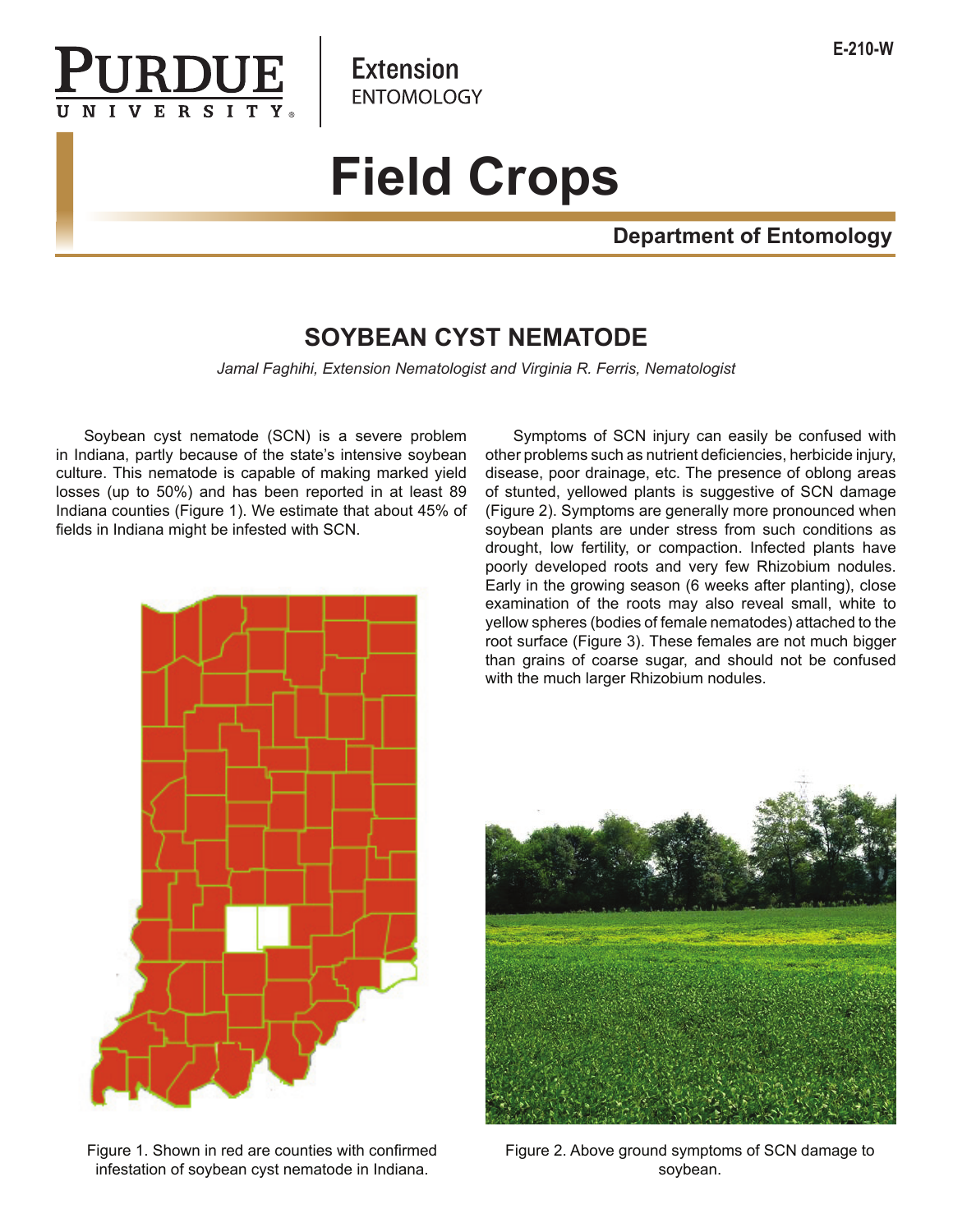



Figure 3. White SCN females on soybean roots.

#### **Biology And Life Cycle**

This nematode, like all nematode species, is an unsegmented roundworm. Stages in the life cycle include egg, juveniles (larvae), and adult. The infective stage of the nematode is a microscopic worm-like second stage juvenile which hatches from an egg and moves a short distance through the soil until it encounters a soybean root. The juvenile enters the root, begins to feed, and eventually grows (by a series of molts) into a lemon-shaped adult female which may contain 200-500 eggs (Figure 4). At this stage the nematode is loosely attached to the root by the head and neck, with the visible swollen portion of the body protruding from the root surface. When the female dies, the cuticle turns brown and becomes a tough, protective package for these eggs. This stage, called a cyst, is very resistant to decay and can remain in the soil for many years with viable eggs ready to hatch.

The life cycle of SCN, from egg to egg, takes 21-28 days under optimum conditions (soil temperature 82 or 75°F); thus several generations are possible during each growing season in Indiana.



Figure 4. A broken cyst revealing hundreds of eggs inside.

# **Races/HG Types**

Early on variability among SCN populations were recognized. This variability has been characterized as races (and later as HG types). In the scientific literature, sixteen possible races of SCN have been proposed. Races are defined by the ability of SCN population to reproduce on four standard soybean differentials. SCN races are characterized by the amount of reproduction an SCN field population has on each differential as compared to the development on a universal susceptible. The number of females on a test differential is divided by the number of females on the susceptible and multiplied by 100, which gives the index of parasitism (IP). Then resistance (-) or susceptibility (+) is based on the "10% rule" which states that a differential with IP less than 10% is to be considered resistant (-) whereas a differential with IP of 10% or more is considered to be susceptible (+). Thus two field-isolates, both of which have a (-) reaction (less than 10%) on one of the differentials, would have the same race designation even if one had only 2% development and the other had 9.5% development on this differential. Or, if both isolates had more than 10% development on one of the differentials, one might have 11% whereas the other could be 65%, yet they would still be considered as belonging to the same race.

Recently an updated version of race test, called HG type has been introduced. The 10% rule is still in place but list of differentials has been modified to better reflect today's source of resistance cultivars. More detailed information on HG type can be found in the following website <http://www. soybeanresearchinfo.com/diseases/scnhgtest.html>.

Race 3 (HG type 0) used to be common in Indiana. But the extensive use of resistant cultivars with the same source of resistance (PI88788) has caused a "shift" in SCN populations in Indiana. We now encounter many SCN populations that can overcome the common source of SCN resistance (PI88788). While cultivars with PI88788 source of resistance are still useful, more suitable cultivars with other sources of resistance, like Peking and PI437654 (Cyst $X^{(8)}$ , Hartwig) need to be introduced for better management of SCN.

#### **Sampling For SCN**

If there is a pattern of poor soybean growth, or an unexplainable low yield, or if SCN is known to be present in nearby fields, soil samples should be collected from a depth of 6-8 inches and sent to a nematology laboratory for analysis. Place the sample, consisting of at least a pint of soil, in a plastic bag and close with a rubber band or stringtie. Attach to the outside of each bag a label identifying the sample. If you do not have a specific problem area, collect small amounts of soil (with a probe or trowel) from the entire field. The larger the number of subsamples, the greater the chance of recovering one or more cysts if SCN is present. Mix this soil thoroughly, and then take a subsample of 1 pint. Please check this listing for private and public nematology laboratory sampling.

#### **Spread Of SCN**

While SCN can move through the soil only a few inches a year on its own, rapid spread can occur by the movement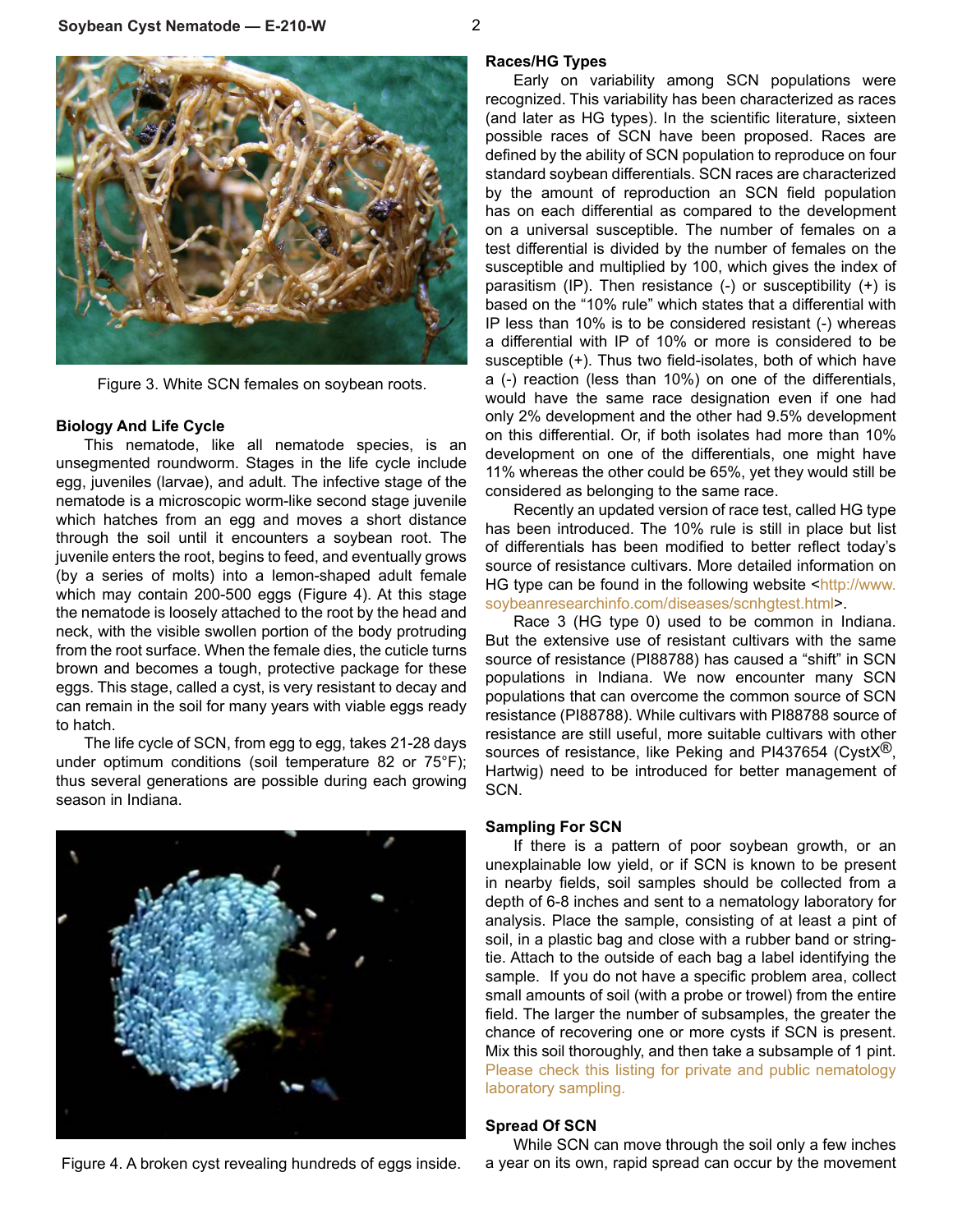of infested soil. Cysts in soil adhering to equipment, soil peds in seed lots, or soil moved by wind and water can spread SCN to previously noninfested fields.

#### **Management Strategies**

Since size of population (numbers of eggs per 100 cc volume of soil) can influence control strategies, no one method for control of SCN is recommended for all situations. In most cases, a combination of practices is needed.

## **Rotation**

Rotating soybeans with a non-host crop is the simplest, least expensive method to reduce SCN populations. Wheat, followed by double crop beans, is not considered rotation to a non-host crop. Non-host crops include corn, small grains, sorghum, and alfalfa (Table 1). Host plants, on which the SCN population can maintain itself, include all kinds of beans, lespedeza and hairy vetch (Table 1). SCN is capable of reproducing on several weeds including: purple deadnettle and henbit (Table 1). One year in a weed-free non-host crop can reduce an SCN population as much as 55 percent. However, since some of the eggs may remain unhatched in the cyst for years, it is virtually impossible to starve all the nematodes. Depending upon the initial population level, it may take three or more years to lower the number of eggs to sub-economic levels (Table 2).

## **Resistant Varieties**

Even though the source of resistance for almost 96% of the current resistant cultivars is the same (PI88788), these cultivars don't necessarily react the same way toward an SCN population. Soybean cultivars with Peking or PI437654 (Cyst $X^{(8)}$ , Hartwig) source of resistance should be used if your SCN population can overcome the PI88788 resistance (Table 2). We recommend growers do a race or an HG type test of their SCN population every 10 years or if they have never done so in the past.

# **Nematicides and Seed Treatments**

Application of nematicides, pesticides which are toxic to nematodes, used to be another method for protecting soybeans from damage by SCN. These products control SCN by reducing invasion of soybean roots by juveniles of the nematode and preventing their feeding and development early in the season. Many of effective nematicides are no longer available but recent introduction of seed treatment products could provide additional options for SCN management. However, these products have not yet proven to be able to manage SCN consistently. More tests and products are needed in this area.

**Table 1. Selected Host and Non-Host Crop Plants and Weeds Tested Against Isolates of Soybean Cyst Nematode in Indiana.**

|                                                                                                     | <b>Host Status</b>                           |                                                                      |                                                                                                    |  |  |
|-----------------------------------------------------------------------------------------------------|----------------------------------------------|----------------------------------------------------------------------|----------------------------------------------------------------------------------------------------|--|--|
| <b>Plant</b>                                                                                        | Good Host <sup>a</sup>                       | Poor Host <sup>a</sup>                                               | <b>Non-Host</b>                                                                                    |  |  |
| Crops                                                                                               | Soybean<br>Garden bean<br>Lespedeza          | Hairy vetch<br>Canola<br>Sweet clover<br>Alsike clover<br>Red clover | Alfalfa<br><b>Barley</b><br>Corn<br>Crown vetch<br>Ladino clover<br>Oat<br>Pea<br>Sorghum<br>Wheat |  |  |
| Weeds                                                                                               | Purple deadnettle<br>Henbit<br>Common mullen | Wild mustard<br>Common chickweed                                     |                                                                                                    |  |  |
| <sup>a</sup> Arrange according to degree of susceptibility, with the most susceptible listed first. |                                              |                                                                      |                                                                                                    |  |  |